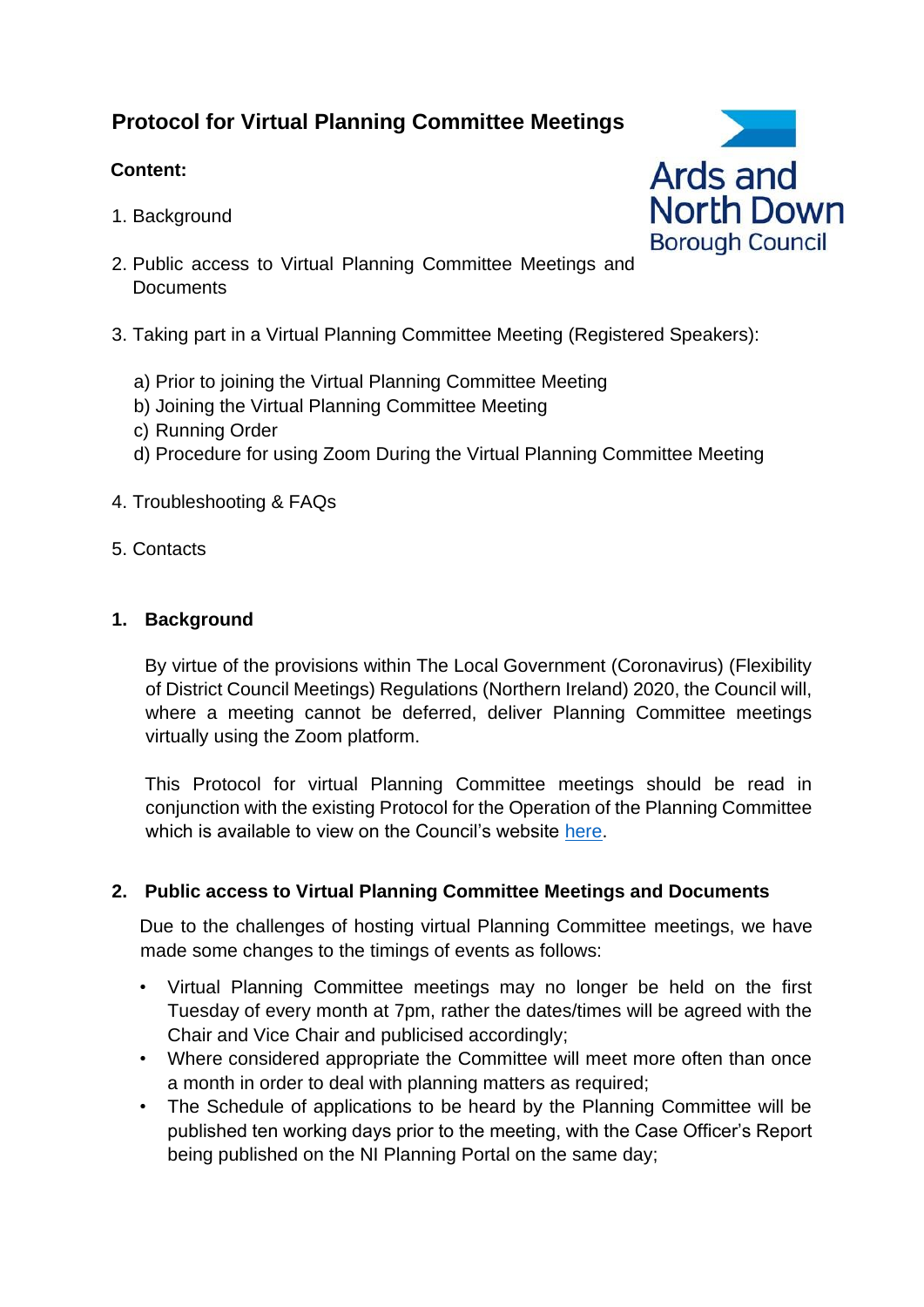- The deadline to register to speak is 5pm five working days prior to the meeting and it is required that you provide the Planning Department and Democratic Services with a copy of your representation before 10.30am two working days prior to the meeting, in the event that connection is lost during the meeting;
- The Planning Department will publish any addendum to the Case Officer's Report before 10.30am on the day of the meeting.

Audio recording of the meetings will be available as normal through the Council's website which can be found [here.](https://www.ardsandnorthdown.gov.uk/about-the-council/committee-and-council-meetings) There will also be a link published with the agenda which can be found [here.](https://www.ardsandnorthdown.gov.uk/about-the-council/committee-and-council-meetings)

As the Council offices are currently closed to the public, the Council is unable to facilitate public viewing of the associated planning applications. All documents are available on the NI Planning Portal under the Public Access system [here.](http://epicpublic.planningni.gov.uk/publicaccess/) If you need assistance to locate planning application documents, please contact the Planning Department between the hours of 9am and 3pm by telephoning **028 91 824006.**

# **3. Taking part in a Virtual Planning Committee Meeting**

Members of the public are welcome to speak about specific applications at Planning Committee meetings but you are referred to the existing Guidance document on Speaking at Planning Committee meetings which can be found [here](https://www.ardsandnorthdown.gov.uk/downloads/getting-involved-in-planning-committee-meetings-2015.pdf) or which is available from the Planning Office – please contact planning@ardsandnorthdown.gov.uk or telephone 028 91 824006.

Please provide a telephone number and email address when you submit your request to speak, as we will need this to contact you should we require. Late requests will not be facilitated.

Registered speakers will be required to make their representations to the Committee using the Council's selected virtual meeting platform – Zoom. Please be advised that comments can only be made verbally; however, at the Chairman's discretion you may be able to highlight something on the presentation by the planning officer if you wish to point out something of importance or clarify an issue. Only arguments relating to planning matters can be used, e.g., appearance of the proposed development, effect on the amenity of the areas, or your property, access, landscaping, materials etc. Matters relating to the applicant's personal motives or financial status, views over the site, boundary disputes etc. are not relevant.

You are advised that anything you say should not contain abusive or defamatory opinions. If you do so you may be asked to leave the meeting and be locked out from re-joining.

If you think you may not be able to participate in the meeting but would like to submit representations, you can do this – it will be covered in the troubleshooting section of this document.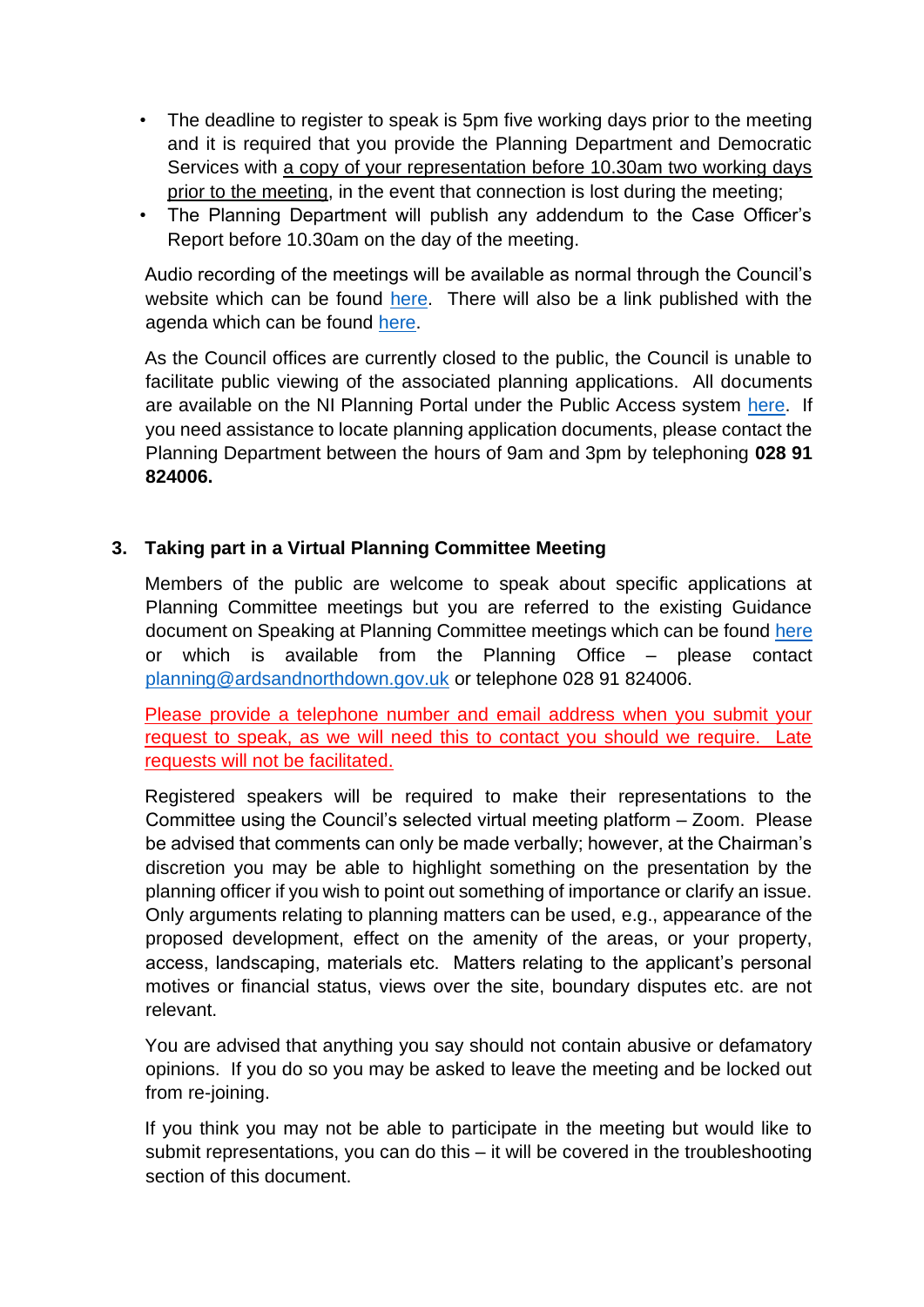### a) **Prior to joining a Virtual Planning Committee Meeting:**

- i. Ensure you have the Zoom application installed on your device you can access Zoom via your web browser, but we recommend you download the app if you are able, using the store/site relevant to your device;
- ii. Please ensure your Zoom Account Name is set up to reflect your full name, in order that the Host can identify you in the attendee list, and Members will be aware of who is speaking;
- iii. Disconnect any non-essential devices from the internet, disable any applications you are not using on your computer / iPad / mobile device and turn off any streaming services;
- iv. Ensure that your device is fully charged and that you have easy access to a charger to ensure you do not run out of battery;
- v. Choose a location in your home where you may take part in the meeting without being disturbed.

#### b) **Joining a Virtual Planning Committee Meeting**

You can join a virtual Planning Committee meeting from a range of devices; we would recommend a laptop, but you can use a tablet or smartphone.

You will need to click on the Meeting Link on the Planning Page of the Council website [here.](https://www.ardsandnorthdown.gov.uk/resident/planning/next-planning-committee) You will be asked to enter your email address and name – please enter your full name so you are identifiable to the Host. If you are unable to use Zoom or need telephone access, please contact the Planning Department on **028 91 824006 between 9am and 3pm.** 

Please refer to the guidance documents referenced above for more details.

It would be useful if you are ready 10-15 minutes prior to the meeting commencing. You will only be able to see proceedings once the meeting has started to be broadcast. Registered speakers must not activate their camera or microphone unless instructed by the Chair.

#### c) **Running Order of the Virtual Planning Committee Meeting**

The Chair will lead the meeting and will inform everyone present on the procedure for the meeting and the order of proceedings. Items will be dealt with in agenda order as follows:

- 1. Chairman's welcome and introductions
- 2. Apologies for absence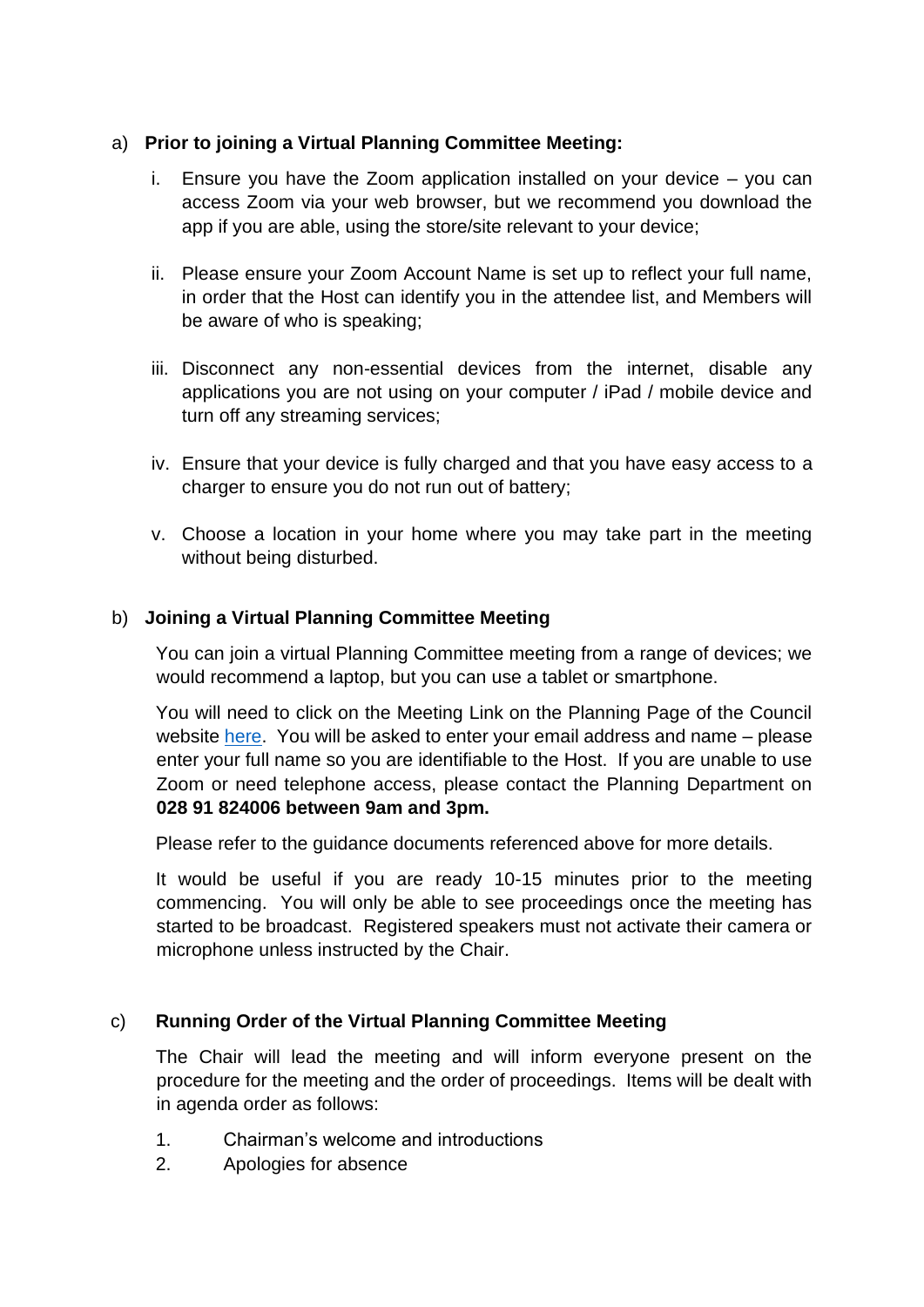- 3. Declarations of interest
- 4. Minutes of last meeting matters arising
- 5. Planning applications (in agenda order on occasion the agenda may be reprioritised to hear those items with speakers first)
- 6. Other planning matters such as reports on appeals, enforcement and LDP as appropriate

### **Under Item 5 of the agenda the following running order will apply:**

- i. The Planning Officer will be invited to present the application and recommendation;
- ii. Members will be invited to ask the Planning Officer questions if they need to clarify any points raised;
- iii. Registered speakers in opposition to the proposal will be invited to speak (5 minutes total);
- iv. Members will be invited to ask registered speakers (in opposition) questions if they need to clarify any points raised;
- v. Registered speakers in support of the proposal will be invited to speak (5 minutes total);
- vi. Members will be invited to ask registered speakers (in support) questions if they need to clarify any points raised;
- vii. The Planning Officer will be invited to respond to any points raised by the speakers (in opposition to and in support of);
- viii. Members will be invited to share their views (debate the application);
- ix. The Chair will clarify any additional matters before inviting a proposer and seconder for the Planning Officer's recommendation;
- x. A vote will take place unless unanimous a recorded vote will be taken.

# **Troubleshooting and FAQs**

### **What if I can't access, or don't want to use Zoom?**

Please refer to the guidance referenced above in this document for assistance in accessing Zoom from your device. If you do not have access to an electronic device or internet, you can join the system by telephone – a number will be provided, either on the Council website, or if you telephone the Planning Department using the number reference earlier in this document.

Should you not wish to take part but wish to submit a representation, you can send a written submission to be summarised in the addendum prepared by the planning officer. You should ensure that it is submitted prior to 10.30am two days prior to the meeting to planning@ardsandnorthdown.gov.uk.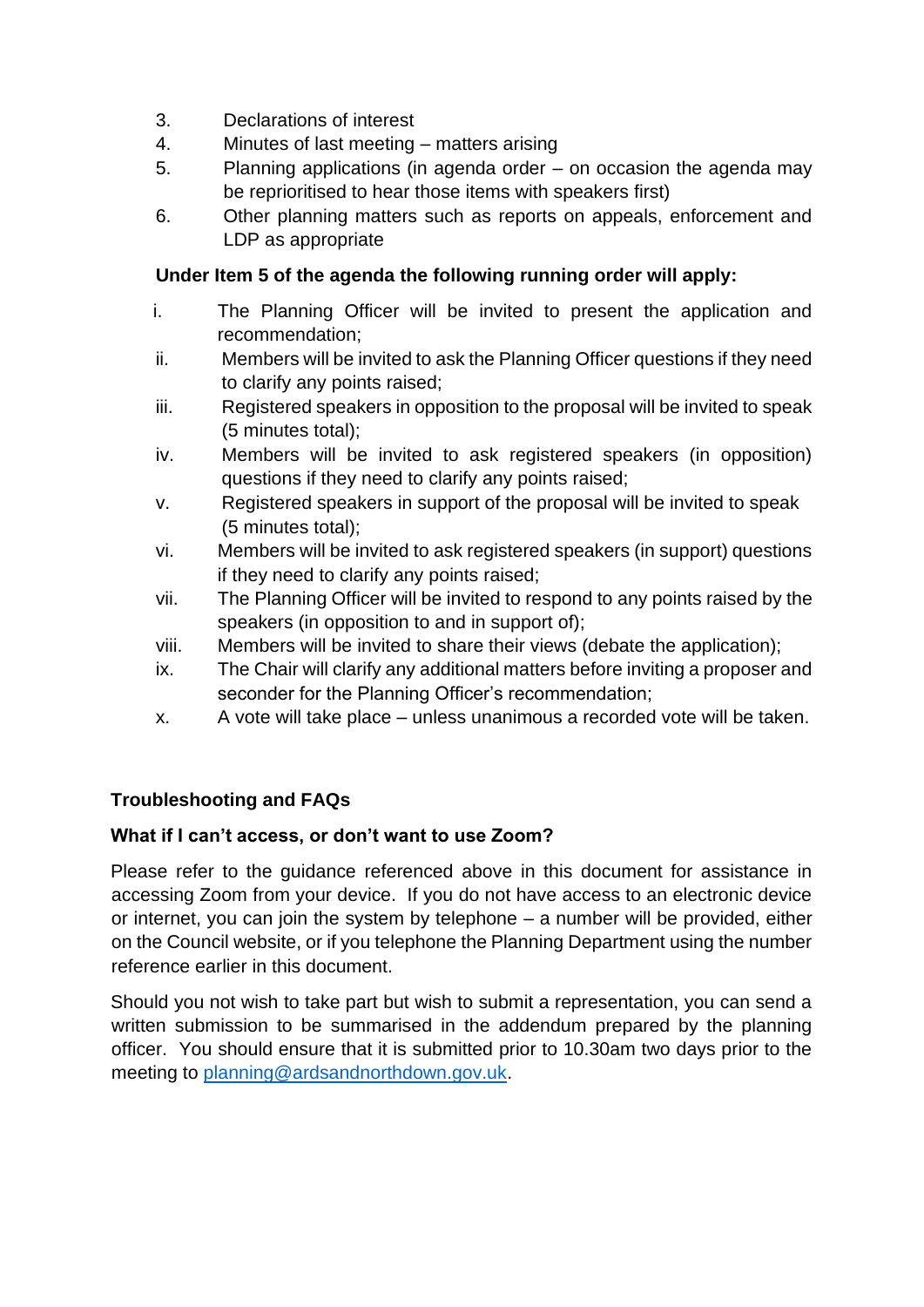### **Will the membership of the Virtual Planning Committee be different?**

The Planning Committee will continue to be made up of 16 members with 6 Members required to be present in order for the meeting to be quorate<sup>1</sup>.

### **How will the Virtual Planning Committee vote?**

Where a proposal is not unanimous, a recorded vote will be taken. In this circumstance, all those Members voting in support/opposition of the proposal will be requested to indicate their vote by use of the 'Raise hand' button within Zoom, which the Chair and Host will be able to see, and the Chair/Director will read out the names accordingly. Refer to the existing Protocol for the Operation of the Planning Committee for Committee decision-making options.

### **What happens if a Member loses connection?**

If a Member of the Virtual Planning Committee loses connection the Host will attempt to bring them back into the meeting. If they are unsuccessful, and the meeting is quorate, the meeting will proceed without that Member.

If the Member is able to re-join the meeting at a later time, they will be able to participate in, and vote on, any items as they consider appropriate.

# **What happens if a registered speaker loses connection?**

If a registered speaker loses connection the Host will attempt to bring the registered speaker back into the meeting. They will try the following:

- Invite the registered speaker back to the Zoom platform;
- Call the registered speaker (if a telephone number has been provided for us to do this);
- Read the representation out on behalf of the registered speaker (as a copy should have been provided to us in advance).
- **Note**: If we cannot re-connect registered speakers the Virtual Planning Committee meeting will proceed in their absence. It is therefore required that a copy of the registered speaker's representation is supplied in advance of the meeting, so that it is able to be read out on behalf of the registered speaker. Speakers will still be able to listen to the audio recording of the proceedings by accessing the recording on the Council's website, once ratified by full Council.

### **How will I be invited to speak?**

All members of the public will join the Zoom meeting as 'attendees'. When the Committee is ready to hear your representation, the Chair will advise you and the Host

 $1$  Quorum – the minimum number of members that must be present at any of its meetings to make the proceedings of that meeting valid